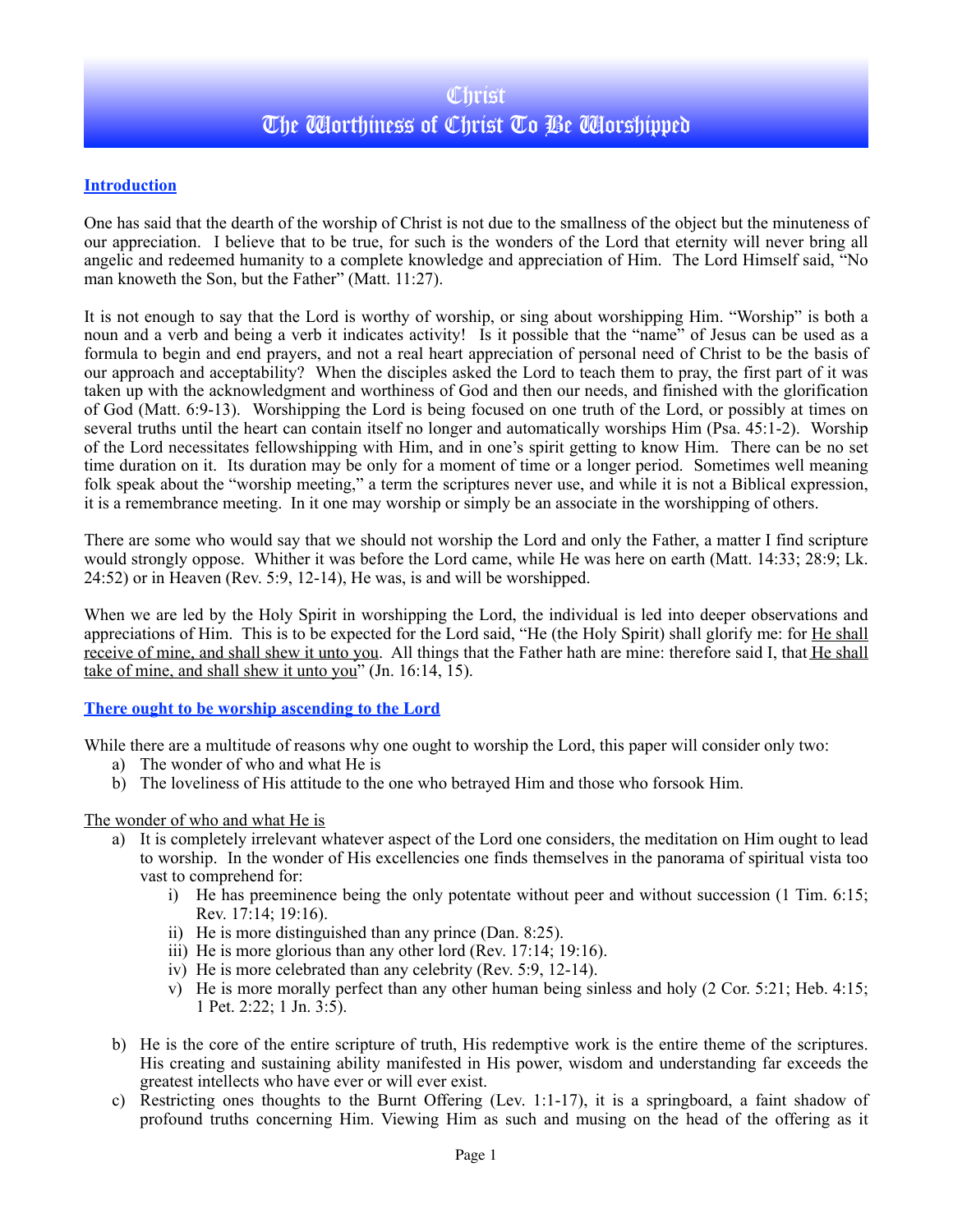## **Christ**

# The Worthiness of Christ To Be Worshipped

foreshadows His head, our minds follow the pathway of His purity, knowledge, wisdom, systematic ordering of His thinking. The young woman in the Song of Solomon will speak poetically of His hair, His head, eyes, mouth and legs (Song of Sol. 5:9-16). How lovely to read, "looking upon Jesus as He walked" (Jn. 1:36) which causes one to consider how non-deviating His walk was, and how consistent His walk was to the will of God.

- d) The animal was flayed (Lev. 1:6). The mind can muse on the trueness of His heart's motives, the genuineness of His sympathy, the un-dismissing of His zeal, and the unboundedness of His love.
- e) It always amazes me at the controlled calmness of the Lord to those who spitefully afflicted Him. There are few things more agitating and naturally call for a response than being belittled and openly disgraced. It is hurtful to the individual especially when they have, over a considerable period of time, shown love and unmerited kindness to the afflicter. When this happened the Lord, He took it without a word of retaliation. This is confirmed by the scriptures:
	- i) Prophetically: Isaiah the prophet wrote, "He was oppressed, and he was afflicted, yet he opened not his mouth: he is brought as a lamb to the slaughter, and as a sheep before her shearers is dumb, so he openeth not his mouth" (Isa. 53:7).
	- ii) Historically: "Who, when he was reviled, reviled not again; when he suffered, he threatened not; but committed himself to him that judgeth righteously" (1 Pet. 2:23).
	- iii) Evangelistically: "The place of the scripture which he read was this, He was led as a sheep to the slaughter; and like a lamb dumb before his shearer, so opened he not his mouth" (Acts 8:32).
	- iv) Exemplarily: "For even hereunto were ye called: because Christ also suffered for us, leaving us an example, that ye should follow his steps" (1Pet. 2:21).
- f) When I consider the Lord beaten, humiliated, spat on, whipped, made sport of, and yet He did not revile or threaten; is He a man who had no backbone to be so humiliated, just taking the humiliation judging it better to say nothing, or be so weak He could do nothing but just take it? A thousand times "No". He was a man who could have called ten thousand angels, whose love for those who abused Him was greater than the thoughts of vengeance or self justification. The Lord was a man who carefully weighed the hideousness of the deeds of humanity against God, who was saddened at the human depravity of the human heart, and weighing it all, in love He says, "I will bear the hurt myself, I will endure the wrath of God they deserve". As the disciples said in a different context, "What manner of man is this?" (Mk. 4:41)

Christ and the loveliness of His attitude to the one who betrayed Him and those who forsook Him.

- a) I would think that the only thing worse than ones enemies despising an individual, is those who one views as their closest associates and friends abandoning them in their hour of need. When the motley crowd came to Gethsemane to take the Lord, the scriptures record, "Then all the disciples forsook him, and fled" (Matt. 26:56), "And they all forsook him, and fled" (Mk. 14:50). Then see His grace for on the evening of His resurrection, He came to these very men to comfort them in their sorrow and fear (Jn. 20:19-20; 26, 28). Beautiful attitude, not a word of rebuke nor of dragging up their recent past failures, or comparing them to the confidence the thief on the cross had in the Lord. He was the only one who believed in His resurrection, evidenced by what he said in Luke 23:42. Not a word of admonishment for failing to believe His words, for He told them He would rise again (Matt. 20:19; Mk. 8:31, 10:34). How exceedingly gracious.
- b) Then we consider His attitude and words to Judas. It is almost heart-breaking to read of the callousness of Judas, even when the Lord offered him the sop. By so doing, the Lord was still offering friendship and forgiveness (Jn. 13:26). Then we read of an unbelievable happening. Immediately having taken the sop, then Satan entered into Judas (Jn. 13:27). Judas took the gift but rejected the giver! Then later Judas did a most tragic thing that is possible for one to do, He kissed the Lord (Matt. 26:49). See the darkness of that moment. Judas kissed the door of Heaven and then went out and committed suicide, departing to his